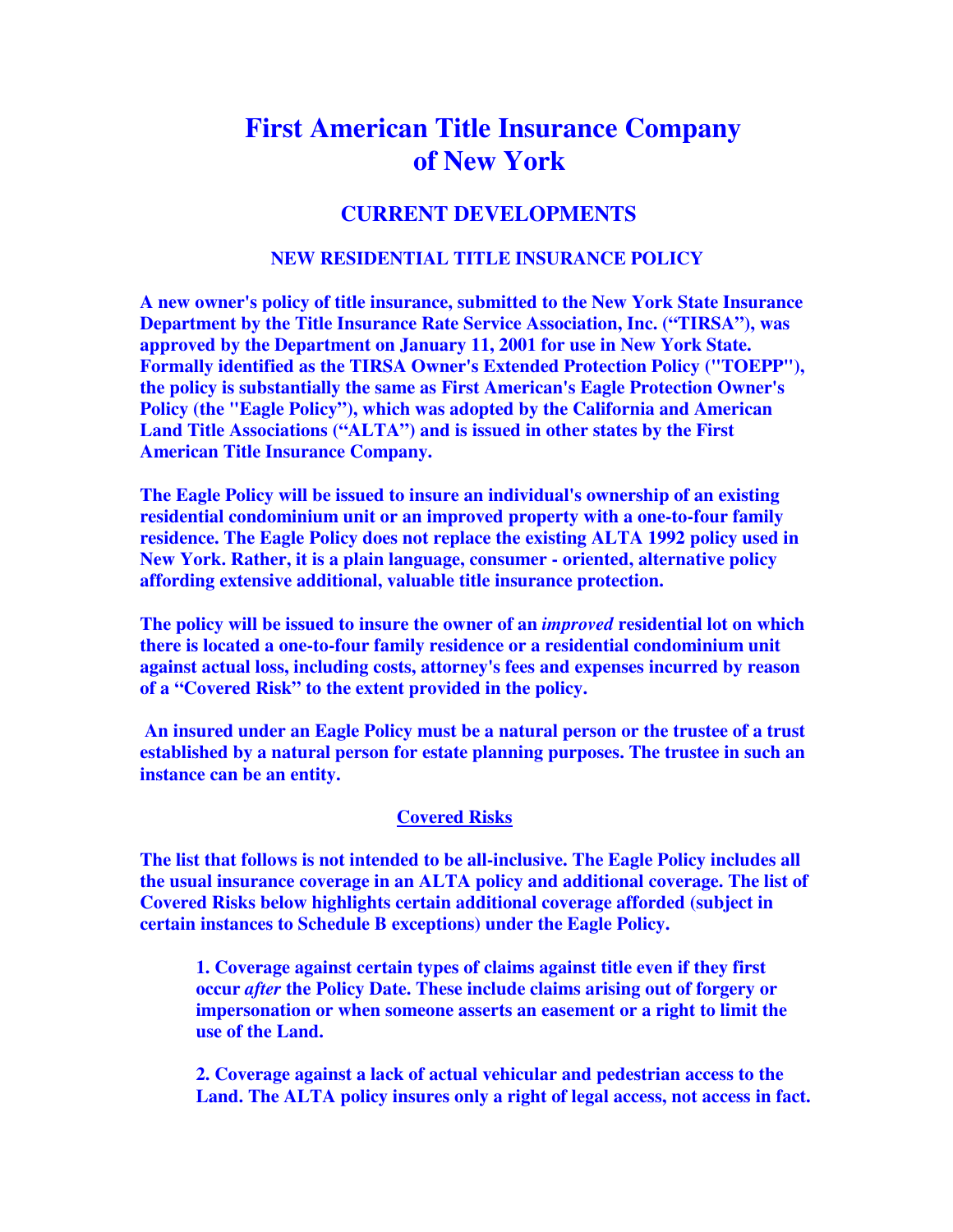**3. Coverage against the forced correction or removal of a violation on the Policy Date of any covenant, condition or restriction excepted in Schedule B, unless the violation is excepted in Schedule B of the policy.** 

**4. Coverage against the loss of title because of a violation on the Policy Date of any covenant, condition or restriction excepted in Schedule B, unless the violation is excepted in Schedule B of the policy** 

**5. Coverage against the inability of the insured to obtain a building permit due to a violation of a subdivision law or regulation existing at the Policy Date; coverage against the insured being required to correct or remove such a violation; and coverage against loss incurred if someone refuses to perform a contract to purchase the Land, lease the Land or make a mortgage loan on it due to the existence of such a violation. The amount of insurance for this Covered Risk is subject to a Deductible and a Maximum Dollar Limit of Liability.** 

**6. Coverage against the forced removal of a structure on the premises (other than boundary walls and fences) as they exist of the Policy Date because any portion of the structure was built without obtaining a proper building permit. The amount of insurance for this Covered Risk is subject to a Deductible and a Maximum Dollar Limit of Liability.** 

**7. Coverage against the forced removal of any part of the structure on the Land (other than boundary walls and fences) as they exist on the Policy Date because they violate an existing zoning law or regulation. The amount of insurance for this Covered Risk is subject to a Deductible and a Maximum Dollar Limit of Liability.** 

**8. Coverage against the inability of the insured to use the Land as a singlefamily residence due to violation of an existing zoning law or regulation.** 

**9. Coverage against the insured being forced to remove a structure as it exists on the Policy Date because it encroaches onto a neighbor's Land. If the encroaching structure is a boundary wall or fence, the amount of insurance is subject to a Deductible and a Maximum Limit of Liability.** 

**10. Covered against loss incurred if someone refuses to perform a contract to purchase the Land, lease the Land or make a mortgage loan on it due to the encroachment onto the Land of any structure located on an adjoining property.** 

**11. Coverage against the insured being forced to remove an existing structure encroaching onto easement or a set-back excepted in Schedule B unless the encroachment is specifically excepted in Schedule B.**